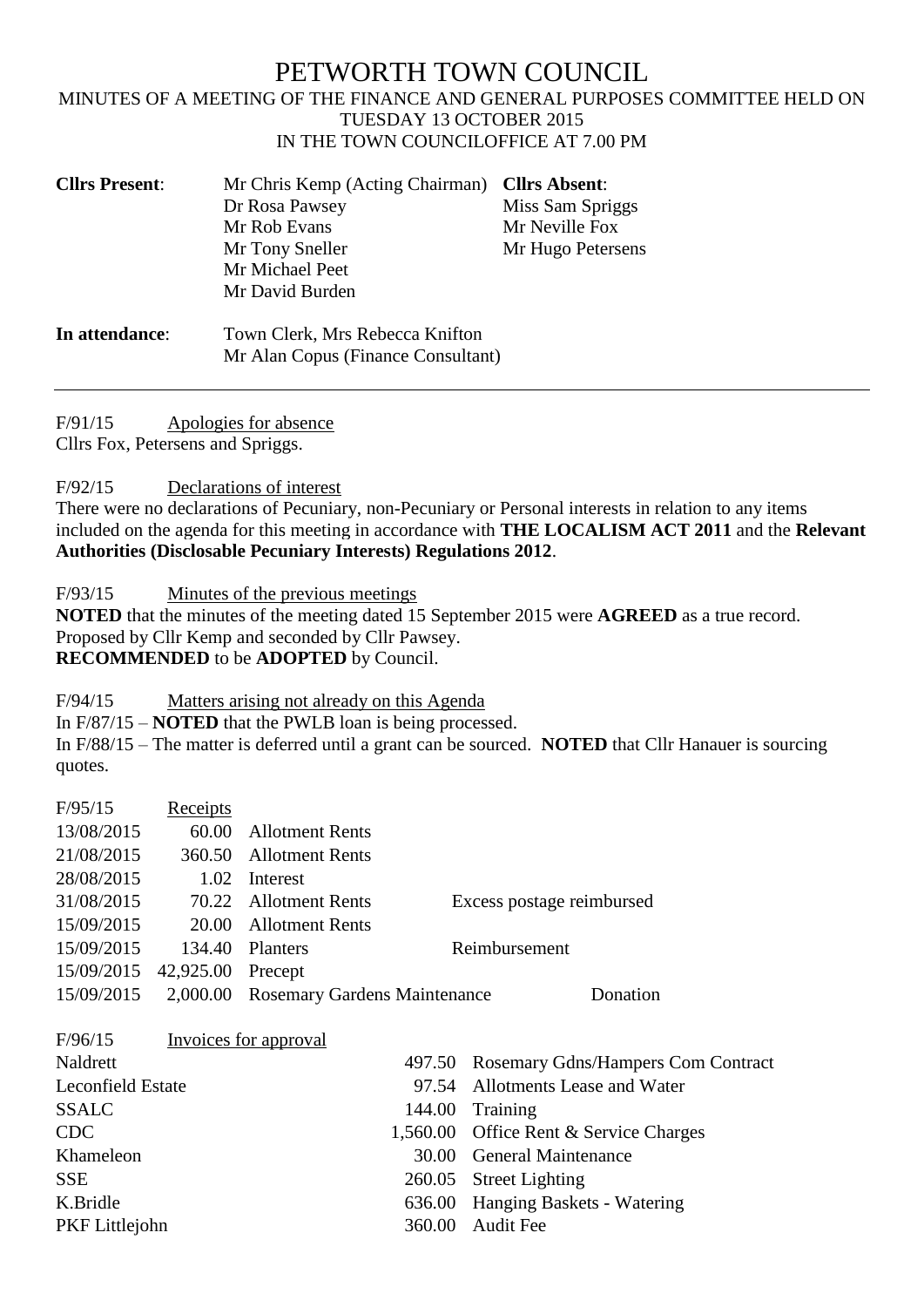|  | Lamp Post Signs                                                                                                                                                                   |
|--|-----------------------------------------------------------------------------------------------------------------------------------------------------------------------------------|
|  |                                                                                                                                                                                   |
|  | Expenses                                                                                                                                                                          |
|  | Tax & NI                                                                                                                                                                          |
|  | NP                                                                                                                                                                                |
|  | 673.58 Audit Fee<br>750.00 Allotments Lease and Water<br>390.00 Contingency<br>$315.00$ Training<br>29.34 Training<br>526.41 Clerk's Salary<br>138.00 Clerking shortfall in wages |

Proposed by Cllr Kemp and Seconded by Cllr Peet.

**AGREED** that the above payments be **RECOMMENDED** for approval by Council.

F/97/15 Grants

**ACTION**: The Grant Policy and Application Form to be circulated and will form part of the next agenda. **AGREED** that the signing off of the New Homes Bonus paperwork be **RECOMMENDED** to Council. Proposed by Cllr Evans and seconded by Cllr Sneller.

## F/98/15 Budget Review

The current year's budget was discussed and it was **AGREED** that members will consider the figures and revert back to the next meeting with recommendations.

| <b>INCOME</b>        | 2015/6<br><b>Budget</b> |
|----------------------|-------------------------|
| Precept              | 81,800                  |
| <b>Support Grant</b> | 4,051                   |
| <b>Hampers</b>       |                         |
| <b>Common Hire</b>   | 200                     |
| Photocopying         | $\theta$                |
| <b>Interest</b>      | 20                      |
| <b>Xmas</b> Event    | 2,500                   |
| Allotment            |                         |
| Rents                | 2,600                   |
| Petworth             |                         |
| Pages Adverts        | $\mathbf{0}$            |
|                      |                         |

| <b>Totals</b> | 91,171 |
|---------------|--------|
|               |        |

| <b>EXPENDITURE</b> |                              | 2015/6 |
|--------------------|------------------------------|--------|
|                    |                              | budget |
|                    | <b>Rosemary Gdns/Hampers</b> |        |
| <b>Open Spaces</b> | <b>Com Contract</b>          | 6,000  |
|                    | <b>Rosemary Gardens</b>      |        |
|                    | Maintenance                  | 1,500  |
|                    | <b>Hampers Common</b>        |        |
|                    | Maintenance                  | 1,200  |
|                    | Hampers Common Lease         | 300    |
|                    | Xmas Event - General         | 1,300  |
|                    | Xmax Event - Lighting        | 1,000  |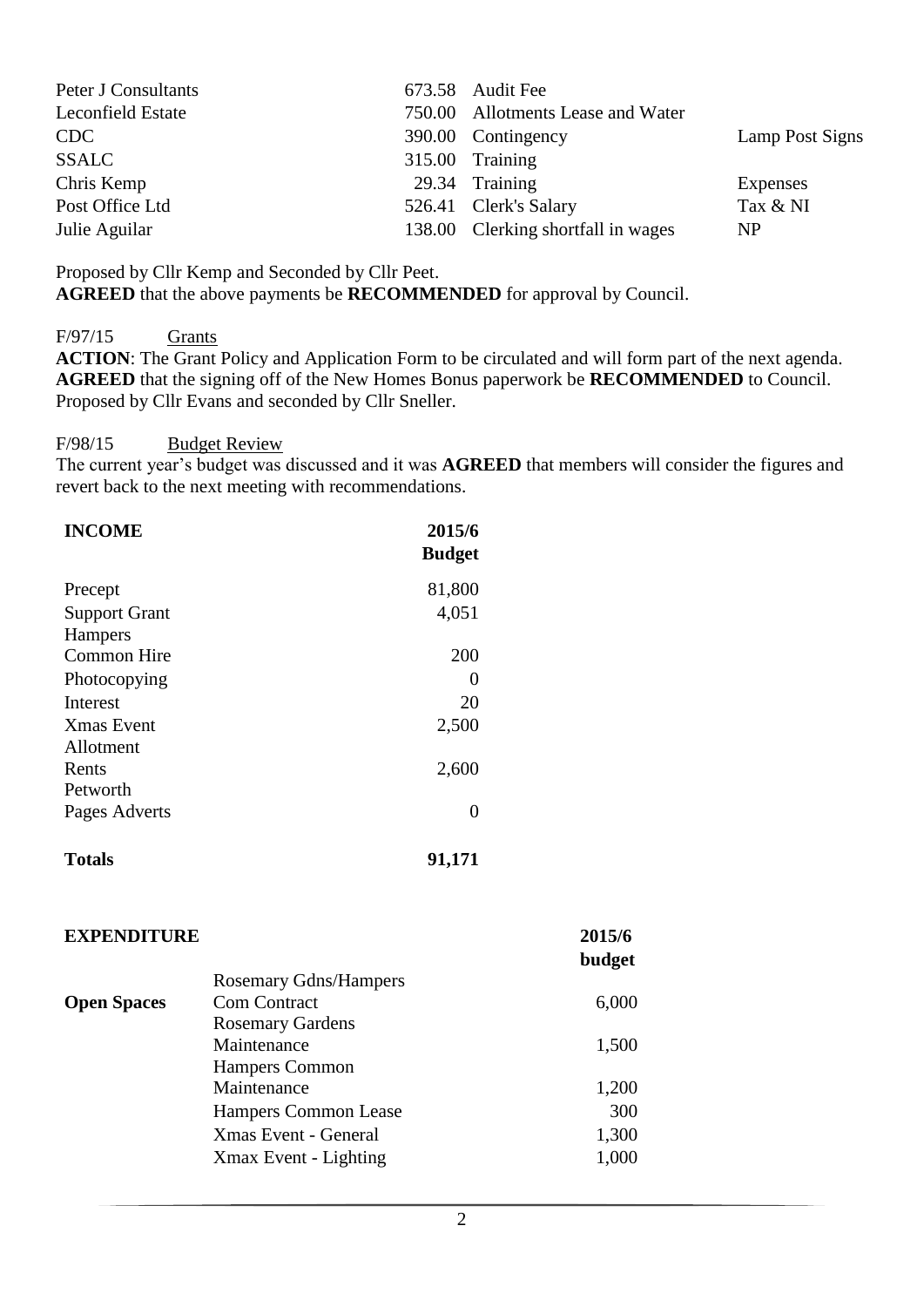|              | <b>Allotments Maintenance</b>   | 500              |
|--------------|---------------------------------|------------------|
|              | Water                           | 2,000            |
|              | Allotments Lease and            |                  |
|              |                                 |                  |
|              |                                 | 35,665           |
|              | Contingency                     | 2,000            |
|              | Training                        | 2,000            |
|              | Dog Bins                        | 500              |
|              | War Memorial                    | 2,000            |
|              | consultant                      | 7,500            |
|              | Traffic & roads                 |                  |
|              | for skatepark                   | 1,000            |
|              | Repayment of £10k loan          |                  |
|              | for playgrounds                 | 6,000            |
|              | Repayment of £50k loan          |                  |
|              | <b>Local Election</b>           | 2,000            |
|              | Church clock                    | 200              |
|              | Web Site                        | 300              |
|              | <b>Farmer's Market</b>          | $\boldsymbol{0}$ |
|              | NP transfer from Reserves       |                  |
|              | Neighbourhood Planning          | 1,765            |
|              | <b>Street Lighting</b>          | 2,400            |
|              | <b>CCTV</b>                     | 5,000            |
| <b>Misc</b>  | <b>Grants Awarded</b>           | 3,000            |
|              |                                 |                  |
|              |                                 | 37,150           |
|              | <b>Office Water</b>             | 150              |
|              | Comms/IT                        | 500              |
|              | Photocopier                     | $\overline{0}$   |
|              | Expenses/Postage                |                  |
|              |                                 | 400              |
|              | Office Expenditure              | 1,000            |
|              | <b>Audit Fee</b>                | 1,000            |
|              | Subscriptions/Contracts         | 1,100            |
|              | Insurance<br>SALC/SLCC          | 3,300            |
|              | <b>Assistant Clerk's Salary</b> | $\theta$         |
|              | <b>Additional Clerk's hours</b> | 3,000            |
|              | Clerk's Salary                  | 20,000           |
| <b>Admin</b> | Charges                         | 6,700            |
|              | Office Rent & Service           |                  |
|              |                                 |                  |
|              |                                 | 15,700           |
|              | <b>General Maintenance</b>      | 2,000            |
|              | Planters                        | 100              |
|              | Watering                        | 1,500            |
|              | Hanging Baskets -               |                  |
|              | Maintenance                     | 800              |
|              | Hanging Baskets -               |                  |
|              |                                 |                  |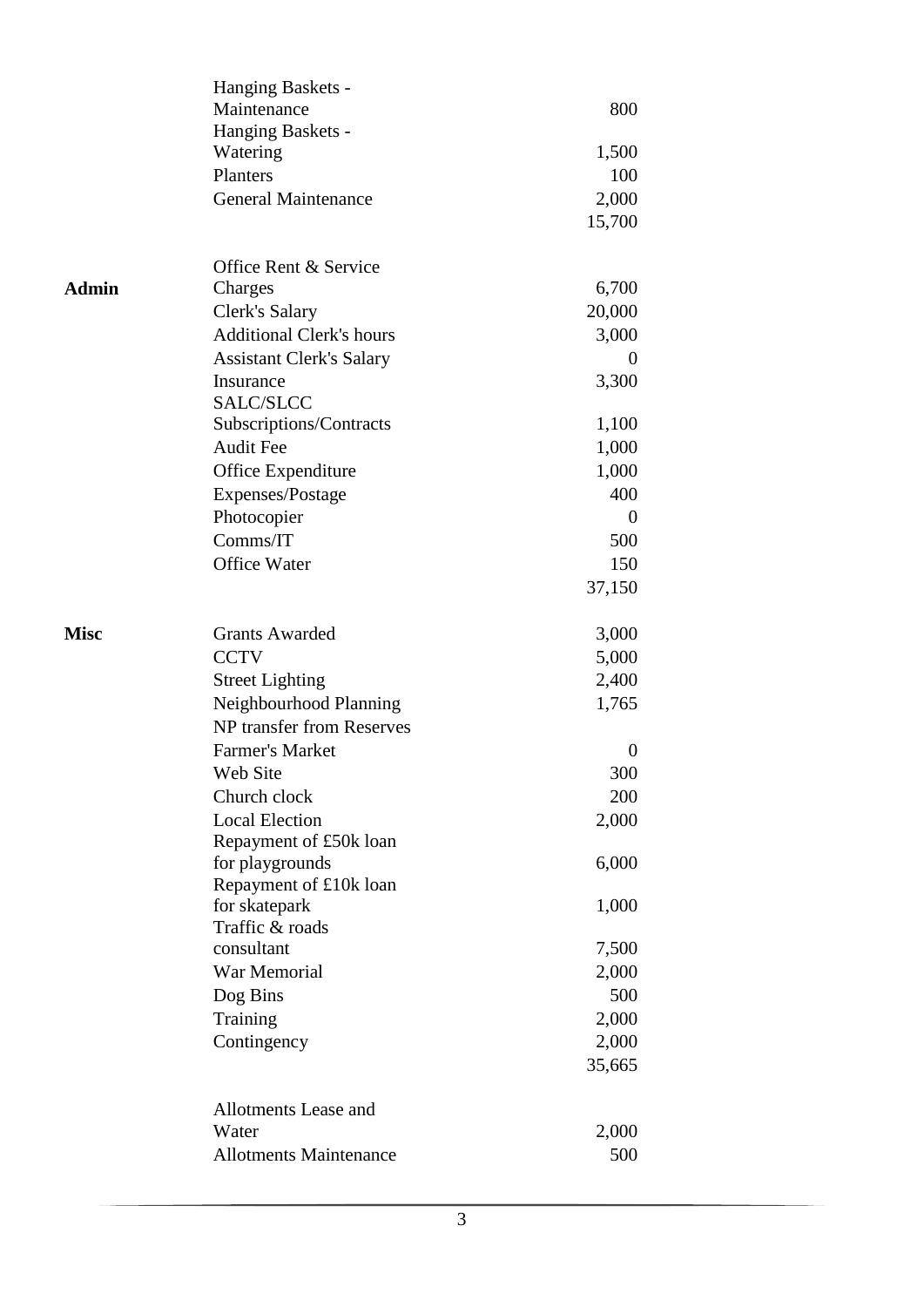| <b>Petworth Pages</b> |        |
|-----------------------|--------|
| Printing/Expenses     | 0      |
| <b>Petworth Pages</b> |        |
| Distribution          | 0      |
|                       | 0      |
|                       | 91,015 |

## F/99/15 September Accounts The Council's current expenditure was **NOTED**

| <b>EXPENDITURE</b> |  |
|--------------------|--|
|                    |  |

|                                          |               | $\frac{0}{0}$    |              |                  |  |
|------------------------------------------|---------------|------------------|--------------|------------------|--|
|                                          | <b>Annual</b> | <b>Actual</b>    | <b>Spent</b> |                  |  |
|                                          | <b>Budget</b> | to date          |              | <b>Sept</b>      |  |
| <b>Open Spaces</b>                       |               |                  |              |                  |  |
| Rosemary Gdns/Hampers Com                |               |                  |              |                  |  |
| Contract                                 | 6,000         | 3,483            | 58%          | 498              |  |
| <b>Rosemary Gardens Maintenance</b>      | 1,500         | 60               | 4%           | 60               |  |
| Hampers Common Maintenance               | 1,200         | 482              | 40%          | $\theta$         |  |
| <b>Hampers Common Lease</b>              | 300           | $\boldsymbol{0}$ | 0%           | $\overline{0}$   |  |
| <b>Xmas Event - General</b>              | 1,300         | $-361$           | $-28%$       | $\theta$         |  |
| Xmax Event - Lighting                    | 1,000         | 16               | 2%           | $\theta$         |  |
| Hanging Baskets - Maintenance            | 800           | 973              | 122%         | $\theta$         |  |
| Hanging Baskets - Watering               | 1,500         | $\theta$         | 0%           | $\overline{0}$   |  |
| Planters                                 | 100           | 488              | 488%         | 112              |  |
| <b>General Maintenance</b>               | 2,000         | 698              | 35%          | $\overline{0}$   |  |
|                                          | 15,700        | 5,838            | 37%          | 670              |  |
| <b>Admin</b>                             |               |                  |              |                  |  |
| Office Rent & Service Charges            | 6,700         | 3,549            | 53%          | 949              |  |
| Clerk's Salary                           | 20,000        | 9,821            | 49%          | 2,159            |  |
| <b>Additional Clerk's hours</b>          | 3,000         | $\theta$         | 0%           | $\overline{0}$   |  |
| Insurance                                | 3,300         | 2,531            | 77%          | $\overline{0}$   |  |
| <b>SALC/SLCC Subscriptions/Contracts</b> | 1,100         | 807              | 73%          | $\boldsymbol{0}$ |  |
| <b>Audit Fee</b>                         | 1,000         | $\boldsymbol{0}$ | 0%           | $\theta$         |  |
| Office Expenditure                       | 1,000         | 499              | 50%          | $\theta$         |  |
| Expenses/Postage                         | 400           | 37               | 9%           | $\overline{0}$   |  |
| Comms/IT                                 | 500           | 330              | 66%          | 49               |  |
| <b>Office Water</b>                      | 150           | 48               | 32%          | $\theta$         |  |
|                                          | 37,150        | 17,623           | 47%          | 3,157            |  |
| <b>Misc</b>                              |               |                  |              |                  |  |
| <b>Grants Awarded</b>                    | 3,000         | 1,550            | 52%          | $\overline{0}$   |  |
| <b>CCTV</b>                              | 5,000         | 0                | 0%           | $\overline{0}$   |  |
| <b>Street Lighting</b>                   | 2,400         | 1,224            | 51%          | $\boldsymbol{0}$ |  |
| Neighbourhood Planning                   | 1,765         | $\boldsymbol{0}$ | 0%           | $\overline{0}$   |  |
| Web Site                                 | 300           | 120              | 40%          | $\overline{0}$   |  |
| Church clock                             | 200           | 118              | 59%          | $\overline{0}$   |  |

2,500